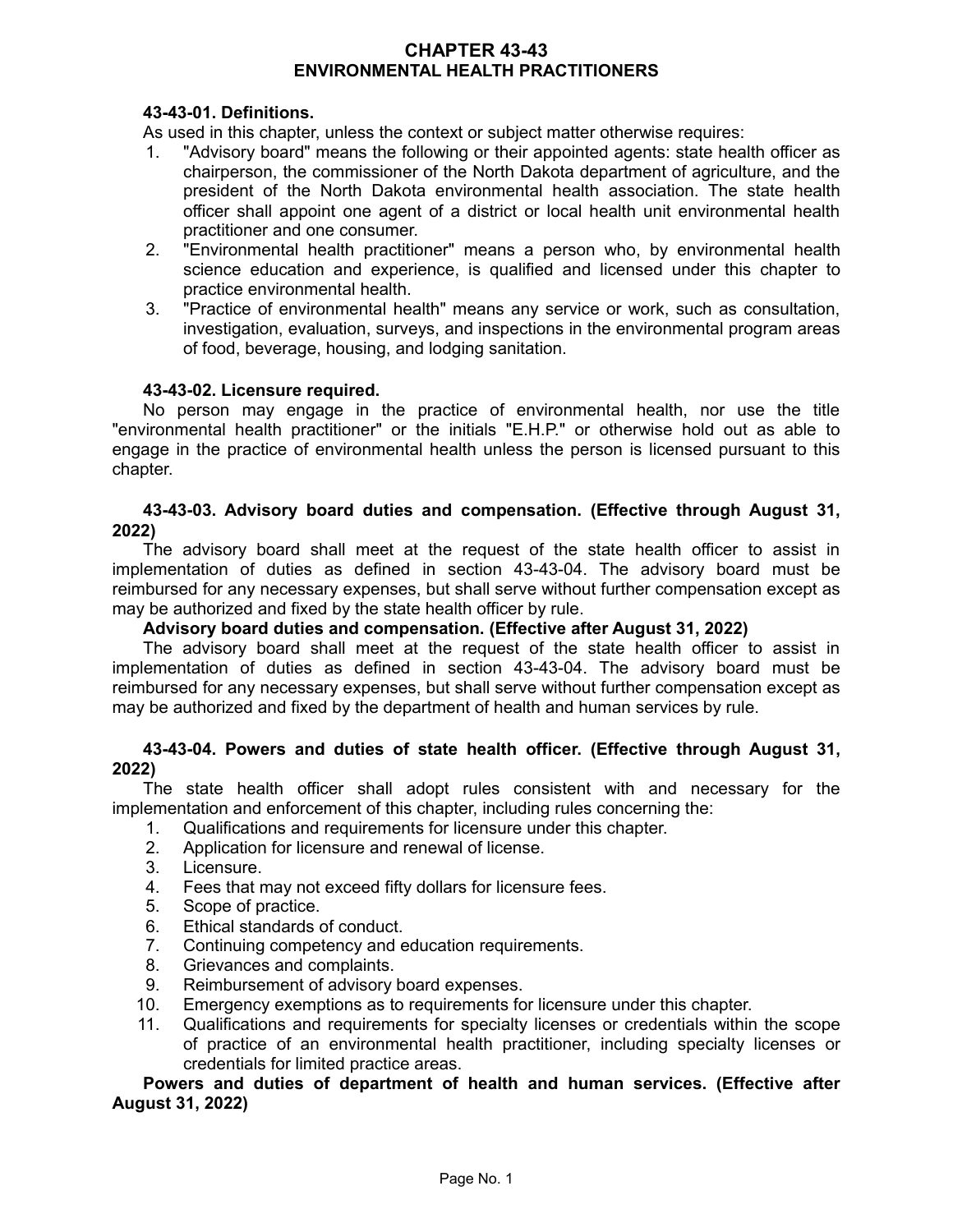The department of health and human services shall adopt rules consistent with and necessary for the implementation and enforcement of this chapter, including rules concerning the:

- 1. Qualifications and requirements for licensure under this chapter.
- 2. Application for licensure and renewal of license.
- 3. Licensure.
- 4. Fees that may not exceed fifty dollars for licensure fees.
- 5. Scope of practice.
- 6. Ethical standards of conduct.
- 7. Continuing competency and education requirements.
- 8. Grievances and complaints.
- 9. Reimbursement of advisory board expenses.
- 10. Emergency exemptions as to requirements for licensure under this chapter.
- 11. Qualifications and requirements for specialty licenses or credentials within the scope of practice of an environmental health practitioner, including specialty licenses or credentials for limited practice areas.

#### **43-43-05. Exception from requirements.**

The state health officer must license all persons actually engaged in the practice of environmental health in this state upon receipt of proof of a bona fide practice in this state; however, the applicant must file an application and present such proof prior to July 1, 1986, or become subject to licensure requirements of this chapter.

### **43-43-06. Environmental health practitioner licensure fee administration fund. (Effective through August 31, 2022)**

There must be maintained in the state treasury a special fund to be known as the environmental health practitioner licensure fee administrative fund. All money deposited or paid into this fund must be continuously available to the state health officer for reimbursement to the advisory board, and may not lapse at any time or be transferred to any other fund. The fund must consist of any money collected by the state health officer in accordance with section 43-43-04.

#### **Environmental health practitioner licensure fee administration fund. (Effective after August 31, 2022)**

There must be maintained in the state treasury a special fund to be known as the environmental health practitioner licensure fee administrative fund. All money deposited or paid into this fund must be continuously available to the department of health and human services for reimbursement to the advisory board, and may not lapse at any time or be transferred to any other fund. The fund must consist of any money collected by the department of health and human services in accordance with section 43-43-04.

#### **43-43-07. Denial, suspension, revocation of license. (Effective through August 31, 2022)**

The state health officer may refuse to issue or renew a license or may suspend or revoke a license when the licensee or applicant for license has engaged in unprofessional conduct. Unprofessional conduct includes:

- 1. Obtaining a license by means of fraud, misrepresentation, or concealment of material facts.
- 2. Engaging in unprofessional conduct, as defined by the rules adopted by the state health officer, or violating the code of ethics adopted by the state health officer.
- 3. Conviction of an offense, as defined by section 12.1-01-04, determined by the state health officer to have a direct bearing on the person's ability to serve the public in the capacity of a licensed environmental health practitioner; or the state health officer determines that such applicant or licensee, following conviction of any offense, is not sufficiently rehabilitated under section 12.1-33-02.1.
- 4. Violation of any order or rule adopted by the state health officer.